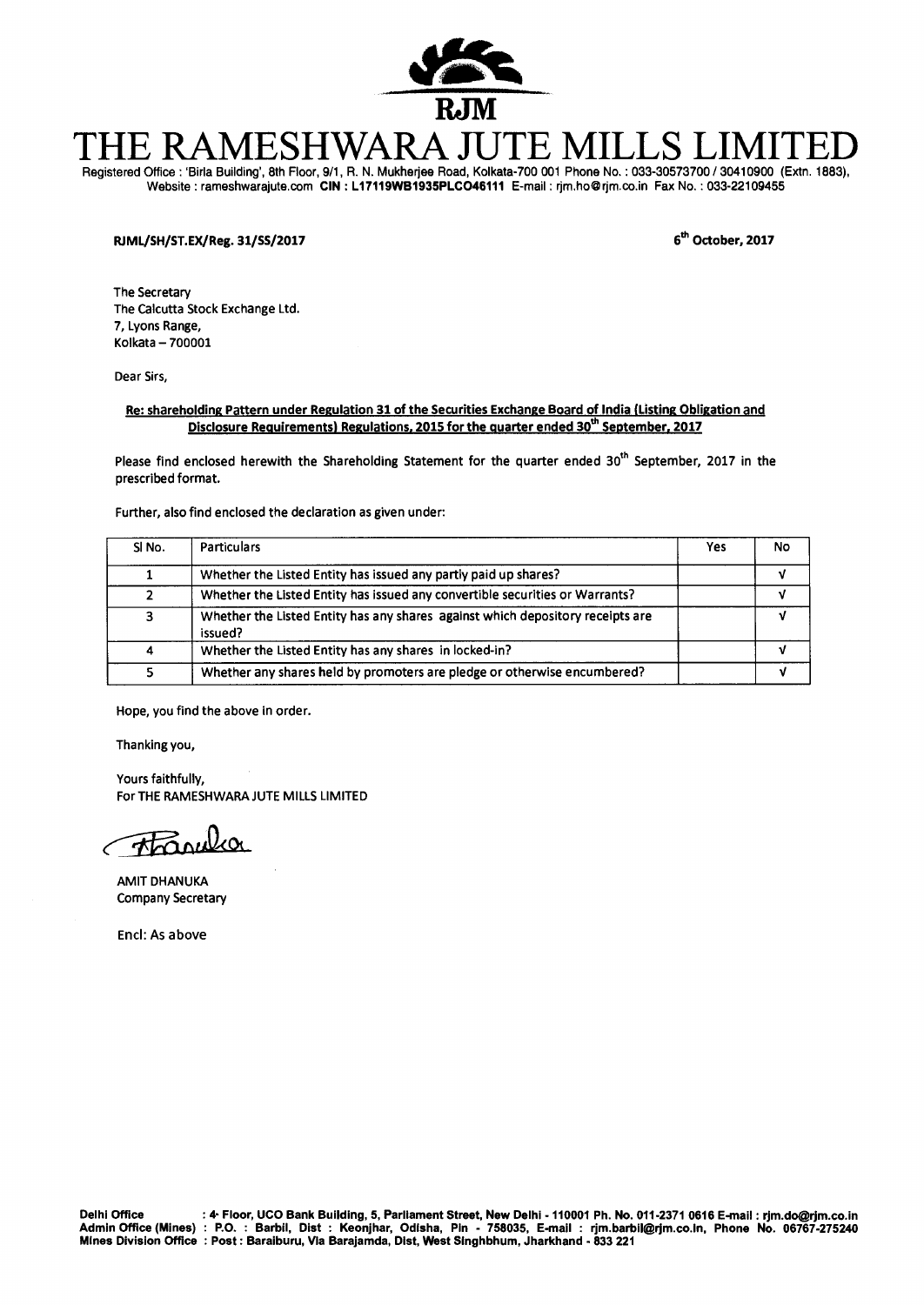### **Table 1: Summery Statement - holding of Specified Securities**

NAME OF COMPANY : THE RAMESHWARA JUTE MILLS LIMITED

SCRIP CODE / NAME OF SCRIP : 28093 (CSE) CLASS OF SECURITY : ORDINARY SHARES

 $\sim$ 

REPORT FOR THE QUARTER ENDED : 30th September, 2017

 $\sim$ 

 $\mathcal{A}$ 

| Category | Category of     | Nos.of          | No. of fully  | No.of          | No. of          | Total nos.     | Sharehold-    |                 |                      | <b>Number of Voting Rights</b>   |               | No. of                  | Shareholding        |           | Number of     | No. of       | No. of   |
|----------|-----------------|-----------------|---------------|----------------|-----------------|----------------|---------------|-----------------|----------------------|----------------------------------|---------------|-------------------------|---------------------|-----------|---------------|--------------|----------|
| KO).     | Shareholder     | <b>share</b>    | paid up       | partly         | shares          | shares         | ing as a % of |                 |                      | held in each class of securities |               | <b>Shares</b>           | as a % assuming     | Locked in |               | shares       | equity   |
|          | (II)            | holders         | equity        | paid-up        | underlying      | held           | of total no.  |                 |                      | (IX)                             |               | Underlying              | full conversion of  |           | Shares (XII)  | pledged or   | shares   |
|          |                 | (III)           | <b>Shares</b> | lequty         | Depository      | (VII)=         | of shares     |                 |                      |                                  |               | Outstanding convertible |                     | INo.      | as a          | otherwise    | held in  |
|          |                 |                 | heid.         | <b>Ishares</b> | <b>Receipts</b> | (IV+V+VI)      | (calculated   |                 |                      |                                  |               | convertible             | securities (as a    | (a)       | l% of         | encumbe-     | demate-  |
|          |                 |                 | (IV)          | held           | (WI)            |                | as per SCRR,  |                 | No. of Voting Rights |                                  | Total as a    | securities              | percentage of       |           | total         | rred         | rialised |
|          |                 |                 |               | l(V)           |                 |                | 1957)         | Class X         | Class Y              | Total                            | % of Total    | (including              | ddiluted share      |           | <b>shares</b> | (XIII)       | form     |
|          |                 |                 |               |                |                 |                | (VIII)        |                 |                      |                                  | Voting        | Warrants)               | capital)            |           | held          |              | (XIV)    |
|          |                 |                 |               |                |                 |                | as a % of     |                 |                      |                                  | <b>Rights</b> | (X)                     | (XI)=(VlI)+(X) as a |           | (b)           |              |          |
|          |                 |                 |               |                |                 |                | $(A+B+C2)$    |                 |                      |                                  |               |                         | % of A+B+C2)        |           |               |              |          |
|          |                 |                 |               |                |                 |                |               |                 |                      |                                  |               |                         |                     |           |               |              |          |
| (A)      | Promoter &      |                 |               |                |                 |                |               |                 |                      |                                  |               |                         |                     |           |               |              |          |
|          | Promoter        |                 |               |                |                 |                |               |                 |                      |                                  |               |                         |                     |           |               |              |          |
|          | Group           | 10 <sub>l</sub> | 1,41,367      |                |                 | 1,41,367       | 53.14         | 1,41,367        |                      | 1,41,367                         | 53.14         | 0l                      | 53.14               | 01        | 01            | $\mathbf 0$  | 0        |
| (B)      | Public          | 216             | 1,24,689      |                |                 | 1,24,689       | 46.86         | 1,24,689        |                      | 1,24,689                         | 46.86         | 0                       | 46.86               | οl        | 0             | $\mathbf{0}$ | 0        |
| (C)      | Non-promoter -  |                 |               |                |                 |                |               |                 |                      |                                  |               |                         |                     |           |               |              |          |
|          | Non-public      | o               | οI            |                |                 |                | οI            |                 |                      |                                  |               | 0                       | 0                   | 0         | 0             | -OI          | 0        |
| (C1)     | Shares underly- |                 |               |                |                 |                |               |                 |                      |                                  |               |                         |                     |           |               |              |          |
|          | ing DRs         |                 | οI            |                |                 |                | οI            |                 |                      | ΩI                               |               | 0                       | 0.                  | $\Omega$  | 0l            | -OI          | 0        |
| (C2)     | Shares held by  |                 |               |                |                 |                |               |                 |                      |                                  |               |                         |                     |           |               |              |          |
|          | <b>Employee</b> |                 |               |                |                 |                |               |                 |                      |                                  |               |                         |                     |           |               |              |          |
|          | <b>Trusts</b>   |                 |               |                |                 |                | ΩI            |                 |                      |                                  |               | 0l                      |                     | 0l        | 0             | 0            | Οl       |
|          | Total           | <b>226</b>      | 2,66,056      | o              |                 | 2,66,056<br>01 |               | 100.00 2,66,056 |                      | 2,66,056                         | 100.00        | 0                       | 100.00              | 0         | $\mathbf{0}$  | 0            | 0        |

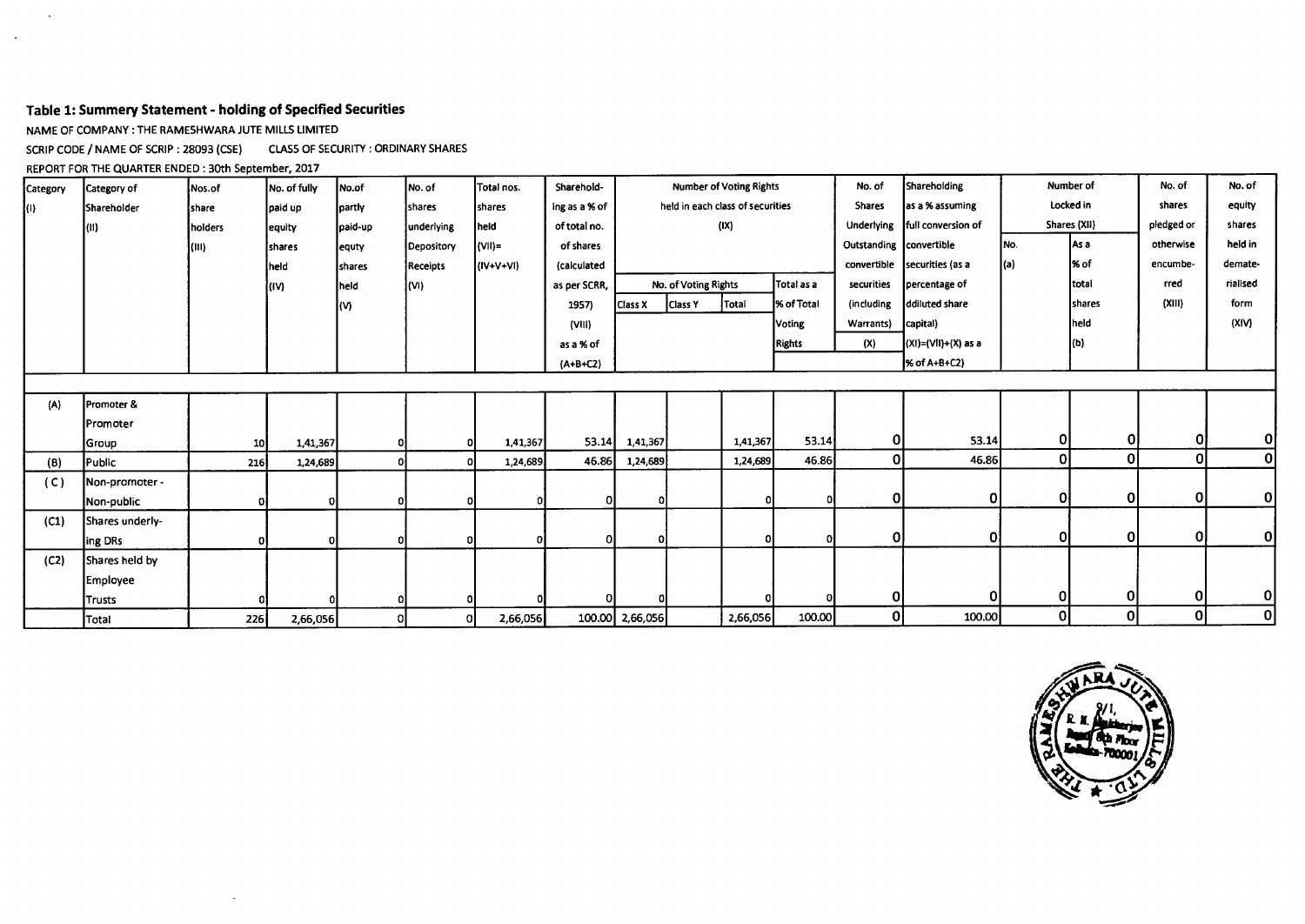## **Table II : Statement showing Shareholding Pattern of the Promoter and Promoter Group**

THE RAMESHWARA JUTE MILLS LIMITED NAMR OF COMPANY :

 $\sim$ 

 $\sim$ 

|           | SCRIP CODE/NAME OF SRCIP:                             | REPORT FOR THE QUARTER ENDED : 30th September, 2017<br>CLASS OF SECURITY : ORDINARY SHARES<br>28093 (cse) |                 |                |         |            |                 |                   |                                |                      |                                  |                   |                   |                         |              |           |                          |              |          |
|-----------|-------------------------------------------------------|-----------------------------------------------------------------------------------------------------------|-----------------|----------------|---------|------------|-----------------|-------------------|--------------------------------|----------------------|----------------------------------|-------------------|-------------------|-------------------------|--------------|-----------|--------------------------|--------------|----------|
|           | Category &                                            | <b>PAN</b>                                                                                                | No.of           | No. of fully   | Partly  | Nos. of    | Total nos.      | Sharehold-        | <b>Number of Voting Rights</b> |                      |                                  |                   | No.of             | <b>Total Sharehold-</b> |              | Number of | Number of shares pledged |              | No. of   |
|           | Name of the                                           |                                                                                                           | share           | paid up        | paid-up | shares     | shares          | ing % calcu-      |                                |                      | held in each class of securities |                   | <b>Shares</b>     | ing, as a % assu-       |              | Locked in | or otherwise encumbered  |              | equity   |
|           | <b>Shareholders</b>                                   |                                                                                                           | holder          | equity         | equty   | underlying | <b>Iheid</b>    | lated as per      |                                |                      | (IX)                             |                   | Underlying        | ming full conver-       | Shares (Xii) |           | (Xiii)                   |              | shares   |
|           |                                                       | (ii)                                                                                                      |                 |                |         |            |                 | <b>SCRR. 1957</b> |                                |                      |                                  |                   | Outstanding       | sion of conver-         | INo.         | l As a    | INo.                     | As a % of    | held in  |
|           |                                                       |                                                                                                           | l (iii)         | share          | shares  | Depository | (Vii)           |                   |                                |                      |                                  |                   |                   |                         |              |           |                          |              |          |
|           |                                                       |                                                                                                           |                 | held           | held    | Receipts   | (IV+V+Vi)       | as a % of         |                                |                      |                                  |                   | convertible       | tible securities        | l(a)         | l% of     |                          | total shares | demate-  |
|           |                                                       |                                                                                                           |                 | l'M            | l(V)    | (Wi        |                 | $(A+B+C2)$        |                                | No. of Voting Rights |                                  | Total as a        | securities        | (as a percentage        |              | total     | (a)                      | held         | rialised |
|           |                                                       |                                                                                                           |                 |                |         |            |                 |                   | Class X                        | <b>Class Y</b>       | Total                            | <b>X</b> of Total | <i>lincluding</i> | of diluted share        |              | shares    |                          | (b)          | form     |
|           |                                                       |                                                                                                           |                 |                |         |            |                 | (Viii)            |                                |                      |                                  | <b>Voting</b>     | Warrants)         | capital)                |              | iheid.    |                          |              | (XIV)    |
|           |                                                       |                                                                                                           |                 |                |         |            |                 |                   |                                |                      |                                  |                   |                   |                         |              |           |                          |              |          |
|           |                                                       |                                                                                                           |                 |                |         |            |                 |                   |                                |                      |                                  | <b>Rights</b>     | (X)               | (XI)= (VII)+(X) as      |              | (b)       |                          |              |          |
|           |                                                       |                                                                                                           |                 |                |         |            |                 |                   |                                |                      |                                  |                   |                   | a % of A+B+C2           |              |           |                          |              |          |
| A'(1)     | Indian                                                |                                                                                                           |                 |                |         |            |                 |                   |                                |                      |                                  |                   |                   |                         |              |           |                          |              |          |
| (a)       | individual/Hindu                                      |                                                                                                           |                 |                |         |            |                 |                   |                                |                      |                                  |                   |                   |                         |              |           |                          |              |          |
|           | Undivided Family                                      |                                                                                                           |                 | 64,400         |         | o          | 64,400          | 24.21             | 64,400                         |                      | 64,400                           | 24.21             | n.                | 24.21                   |              |           |                          |              |          |
|           | Name:                                                 |                                                                                                           |                 |                |         |            |                 |                   |                                |                      |                                  |                   |                   |                         |              |           |                          |              |          |
|           | Chandrakant Birla                                     | ADZPB4710C                                                                                                |                 | \$1,000        |         |            | 51,000          | 19.17             | \$1,000                        |                      | 51,000                           | 19.17             | n                 | 19.17                   |              |           |                          |              | ി        |
|           | Sumangala Devi Birla                                  | AEFPB2335A                                                                                                |                 | 4200           |         |            | 4200            | 1.58              | 4200                           |                      | 4200                             | 1.58              | n.                | 1.58                    |              |           |                          |              |          |
|           | Sidharth Kumar Birla                                  | AEKPB3109B                                                                                                |                 | 5,600          |         |            | 5,600           | $\overline{2.11}$ | 5,600                          |                      | 5,600                            | 2.11              | n                 | 2.11                    |              |           |                          |              |          |
|           | Vasusri i Jhaver                                      | <b>AEFPB3109L</b>                                                                                         |                 | 3,600          |         |            | 3,600           | 1.35              | 3,600                          |                      | 3,600                            | 1.35              |                   | 1.35                    |              |           |                          |              |          |
| (b)       | Central Govern-                                       |                                                                                                           |                 |                |         |            |                 |                   |                                |                      |                                  |                   |                   |                         |              |           |                          |              |          |
|           | ment/State                                            |                                                                                                           |                 |                |         |            |                 |                   |                                |                      |                                  |                   |                   | n                       |              |           |                          |              |          |
|           | Government(s)                                         |                                                                                                           |                 | o              |         |            |                 |                   |                                |                      |                                  |                   |                   |                         |              |           |                          |              |          |
|           | Name:                                                 |                                                                                                           |                 |                |         |            |                 |                   |                                |                      |                                  |                   |                   |                         |              |           |                          |              |          |
| $\bullet$ | Financial insti-                                      |                                                                                                           |                 | n              |         |            |                 |                   |                                |                      |                                  |                   |                   |                         |              |           |                          |              |          |
|           | tutions/Banks                                         |                                                                                                           |                 |                |         |            |                 |                   |                                |                      |                                  |                   |                   |                         |              |           |                          |              |          |
|           | Name:                                                 |                                                                                                           |                 |                |         |            |                 |                   |                                |                      |                                  |                   |                   |                         |              |           |                          |              |          |
| (d)       | Any other                                             |                                                                                                           |                 |                |         |            |                 |                   |                                |                      | 76,967                           | 28.93             |                   | 28.93                   |              |           |                          |              |          |
|           | (specify) Bodies Corporate                            |                                                                                                           |                 | 76,967         |         |            | 76,967          | 28.93             | 76,967                         |                      |                                  |                   |                   |                         |              |           |                          |              |          |
|           | Name:                                                 |                                                                                                           |                 |                |         |            |                 | 14.S7             | 38,778                         |                      | 38,778                           | 14.57             | n                 | 14.57                   |              |           |                          |              |          |
|           | Padmavati investment Limited                          | AABCP8632M                                                                                                |                 | 38,778         |         |            | 38,778<br>7,933 | 2.98              | 7,933                          |                      | 7,933                            | 2.98              | $\Omega$          | 2.98                    |              |           |                          |              | οl       |
|           | Bharat Arogya & Gyan Mandir                           | AAATB3540N                                                                                                |                 | 7,933          |         |            | 6,667           | 2.51              | 6,667                          |                      | 6,667                            | 2.51              | $\Omega$          | 2.51                    |              |           |                          |              | οl       |
|           | Nathdwara inv. Co. Ltd.                               | AABCN7830P                                                                                                |                 | 6,667<br>4,000 |         |            | 4,000           | 1.5               | 4.000                          |                      | 4,000                            | 1.5               | ി                 | 1.5                     |              |           |                          |              | 0.       |
|           | Shekhavati investment & Traders Ltd.                  | AAECS2321P                                                                                                |                 | 200            |         |            | 200             | 0.08              | 200                            |                      | 200                              | 0.08              | $\mathbf{r}$      | 0.08                    |              |           |                          |              |          |
|           | Jute investment Co. Ltd.                              | AAACJ6331Q<br>AABCC2197E                                                                                  |                 | 19,389         |         |            | 19,389          | 7.29              | 19,389                         |                      | 19,389                           | 7.29              | $\Omega$          | 7.29                    |              |           |                          |              | ol       |
|           | Central India General Agents Ltd.<br>Sub-Total (A)(1) |                                                                                                           | 10 <sup>1</sup> | 141367         |         |            | 141367          | 53.14             | 141367                         |                      | 141367                           | S3.14             | n                 | 53.14                   |              |           |                          |              | ol       |
|           |                                                       |                                                                                                           |                 |                |         |            |                 |                   |                                |                      |                                  |                   |                   |                         |              |           |                          |              |          |

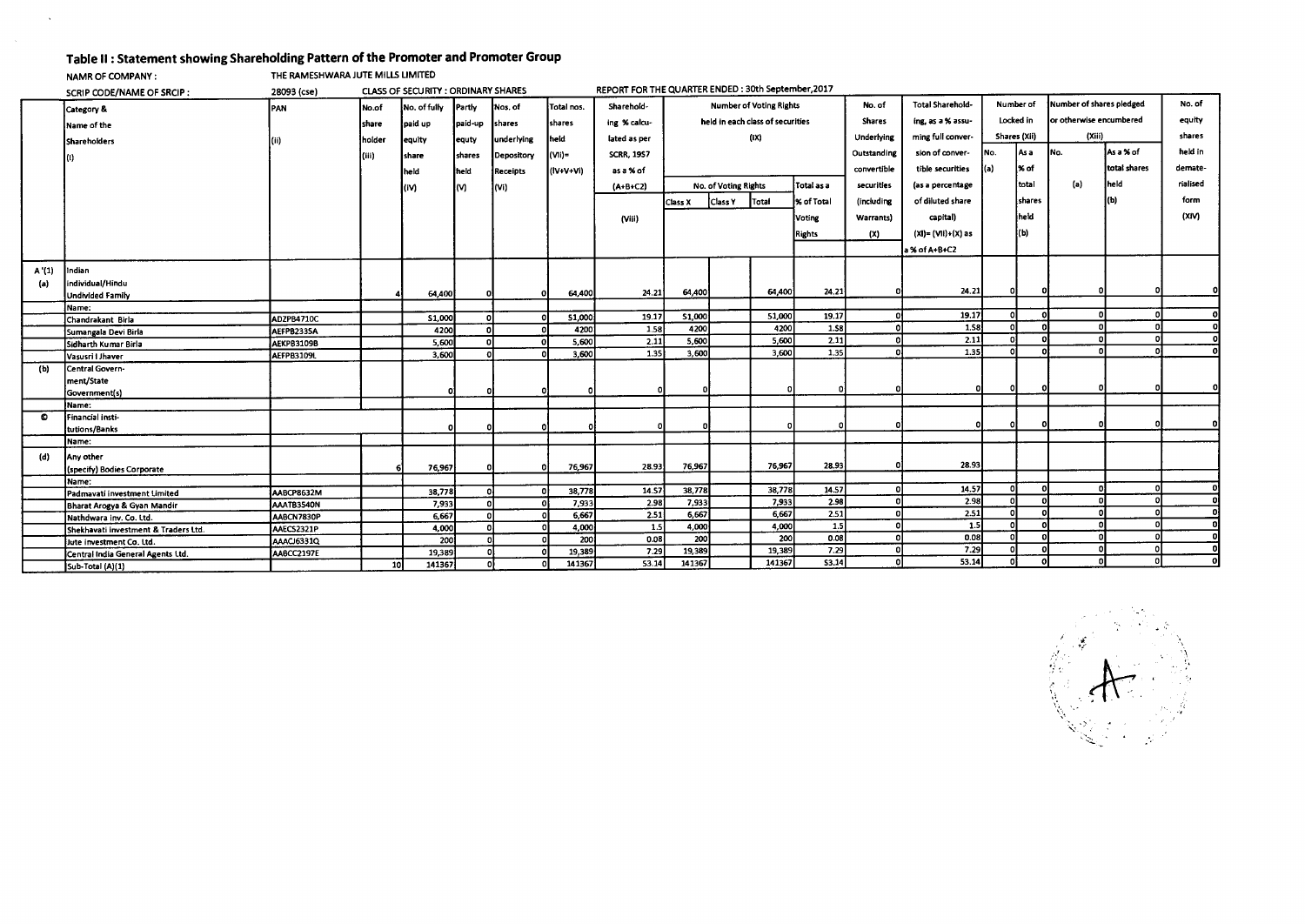|           |                                                                                                                                                                                                                     |    | ΩI     |  |        | o        |        |        |       | -0     |       |    |          |  |    |
|-----------|---------------------------------------------------------------------------------------------------------------------------------------------------------------------------------------------------------------------|----|--------|--|--------|----------|--------|--------|-------|--------|-------|----|----------|--|----|
| (2)       | Foreign                                                                                                                                                                                                             |    |        |  |        |          |        |        |       |        |       |    |          |  |    |
| (a)       | Individuals (Non-                                                                                                                                                                                                   |    |        |  |        |          |        |        |       |        |       |    |          |  |    |
|           | Resident                                                                                                                                                                                                            |    |        |  |        |          |        |        |       |        |       |    |          |  |    |
|           | Individuals/                                                                                                                                                                                                        |    |        |  |        |          |        |        |       |        |       |    |          |  |    |
|           | Foreign                                                                                                                                                                                                             |    |        |  |        |          |        |        |       |        |       |    |          |  |    |
|           | Individuals)                                                                                                                                                                                                        |    |        |  |        |          |        |        |       |        |       |    |          |  |    |
|           | Name:                                                                                                                                                                                                               |    |        |  |        | n.       |        |        |       |        |       |    |          |  |    |
| (b)       | Government(s)                                                                                                                                                                                                       |    |        |  |        |          |        |        |       |        |       |    |          |  |    |
|           | Name:                                                                                                                                                                                                               |    |        |  |        | -ni      |        |        |       |        | n     | £  | n        |  |    |
| $\bullet$ | Institutions                                                                                                                                                                                                        |    |        |  |        |          |        |        |       |        |       |    |          |  |    |
|           | Name:                                                                                                                                                                                                               |    |        |  |        |          |        |        |       |        |       |    |          |  |    |
| (d)       | Foreign                                                                                                                                                                                                             |    |        |  |        |          |        |        |       |        |       |    |          |  |    |
|           | Portfolio                                                                                                                                                                                                           |    |        |  |        |          |        |        |       |        |       |    |          |  |    |
|           | Investor                                                                                                                                                                                                            |    |        |  |        |          |        |        |       |        |       |    |          |  |    |
|           | Name:                                                                                                                                                                                                               |    |        |  |        |          |        |        |       |        | 0     | 0l | $\Omega$ |  | οI |
| (e)       | Any other                                                                                                                                                                                                           |    |        |  |        |          |        |        |       | C      |       |    |          |  |    |
|           | (specify)                                                                                                                                                                                                           |    |        |  |        |          |        |        |       |        |       |    |          |  |    |
|           | <b>IName:</b>                                                                                                                                                                                                       |    |        |  |        |          |        |        |       |        |       |    |          |  |    |
|           | Sub-Total (A)(2)                                                                                                                                                                                                    |    |        |  |        | $\Omega$ |        |        |       |        |       |    |          |  |    |
|           | Total                                                                                                                                                                                                               |    |        |  |        |          |        |        |       |        |       |    |          |  |    |
|           | Shareholding of                                                                                                                                                                                                     |    |        |  |        |          |        |        |       |        |       |    |          |  |    |
|           | Promoter and                                                                                                                                                                                                        |    |        |  |        |          |        |        |       |        |       |    |          |  |    |
|           | <b>Promoter Group</b>                                                                                                                                                                                               |    |        |  |        |          |        |        |       |        |       |    |          |  |    |
|           | (A)=(A)(1)+(A)(2)                                                                                                                                                                                                   | 10 | 141367 |  | 141367 | 53.14    | 141367 | 141367 | 53.14 | $\sim$ | 53.14 |    |          |  |    |
|           | Details of Shares which remain unclaimed may be given hear along with details such as number of shareholders, outstanding shares held in demat/unclaimed suspense account, voting rights which are frozen etc. N.A. |    |        |  |        |          |        |        |       |        |       |    |          |  |    |
|           |                                                                                                                                                                                                                     |    |        |  |        |          |        |        |       |        |       |    |          |  |    |
|           | Note:                                                                                                                                                                                                               |    |        |  |        |          |        |        |       |        |       |    |          |  |    |
|           | (1) PAN would not be displayed on webhsite of Stock Exchange(s).                                                                                                                                                    |    |        |  |        |          |        |        |       |        |       |    |          |  |    |
|           | (2) The term 'Encumbrance' has the same meaning as assigned under regulation 28(3) of SEBI (Substantial Acquisition of Shares and Takeovers) Regulations, 2011.                                                     |    |        |  |        |          |        |        |       |        |       |    |          |  |    |

 $\sim$ 

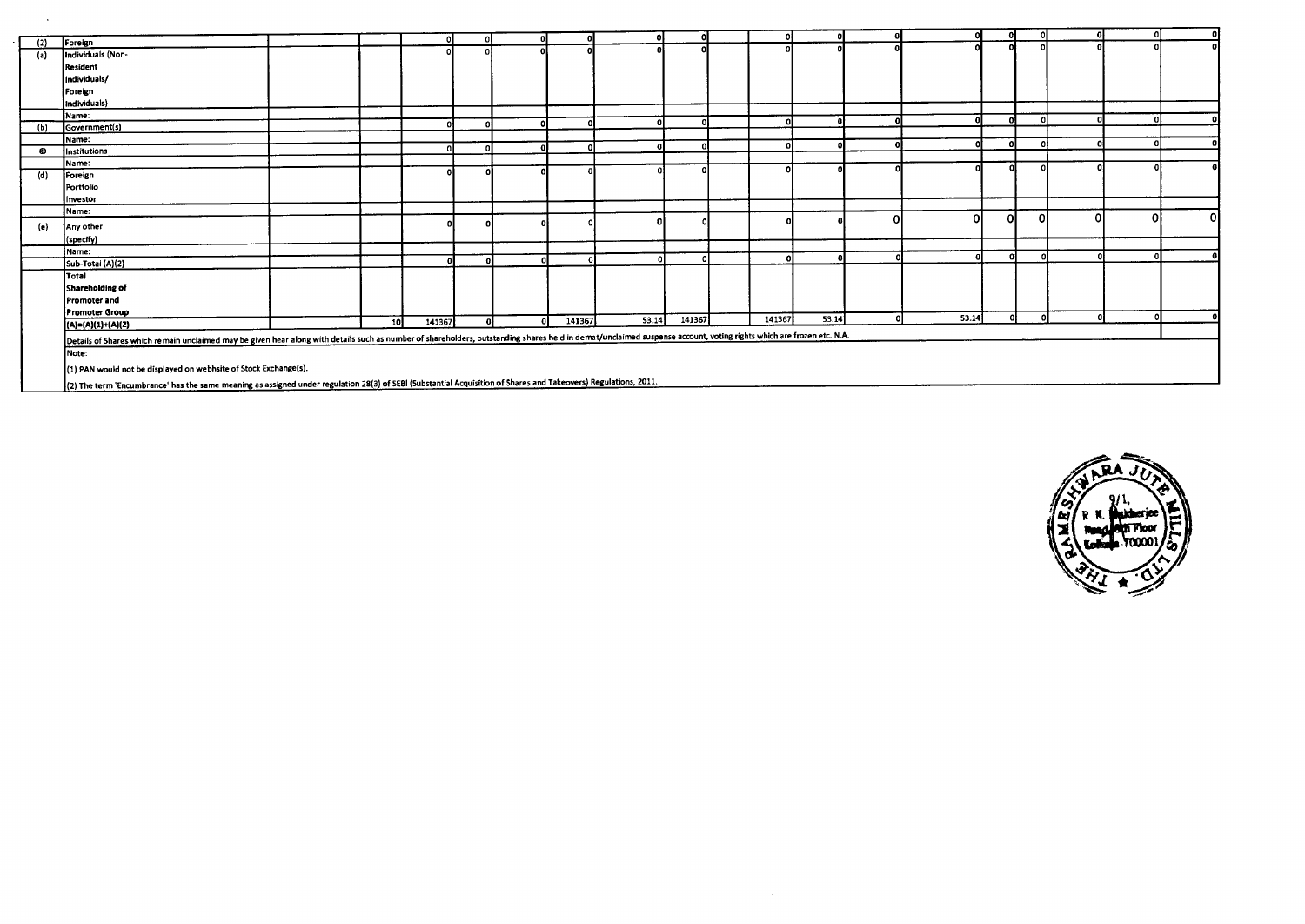#### **Table Ill : Statement showing Shareholding Pattern of the Public Shareholding**

## **NAMR OF COMPANY : THE RAMESHWARA JUTE MILLS LIMITED**

 $\sim$ 

 $\sim$ 

SCRIP CODE/NAME OF SRCIP : 28093 (cse) CLASS OF SECURITY : ORDINARY SHARES REPORT FOR THE QUARTER ENDED : 30th September,2017

|                |                                | PAN | Nos.of  | No. of fully | Partly        | No. of     | Total nos. | Sharehold-        | <b>Number of Voting Rights</b>   |                      | <b>Total Sharehold-</b><br>No. of |               | Number of         |                   | Number of shares pledged |                         | No. of      |              |              |
|----------------|--------------------------------|-----|---------|--------------|---------------|------------|------------|-------------------|----------------------------------|----------------------|-----------------------------------|---------------|-------------------|-------------------|--------------------------|-------------------------|-------------|--------------|--------------|
|                | Category &                     |     |         |              |               |            |            |                   |                                  |                      |                                   |               |                   | Locked in         |                          | or otherwise encumbered |             | equity       |              |
|                | Name of the                    |     | share   | paid up      | paid-up       | shares     | shares     | ing % calcu-      | held in each class of securities |                      |                                   | <b>Shares</b> | ing, as a % assu- |                   |                          |                         |             |              |              |
|                | Shareholders                   |     | holders | equity       | leguty        | underlying | held       | lated as per      |                                  |                      | (X)                               |               | Underlying        | ming full conver- | Shares (Xii)             |                         | (XIII)      |              | shares       |
|                |                                |     | (iii)   | shares       | shares        | Depository | (Vil)=     | <b>SCRR, 1957</b> |                                  |                      |                                   |               | Outstanding       | sion of conver-   | No.                      | As a                    | No. (Not    | As a % of    | held in      |
|                |                                |     |         | held         | <b>I</b> held | Receipts   | (IV+V+Vi)  | as a % of         |                                  |                      |                                   |               | convertible       | tible securities  | l(a)                     | % of                    | applicable) | totai shares | demate-      |
|                |                                |     |         |              |               |            |            |                   |                                  |                      |                                   |               |                   |                   |                          |                         |             |              |              |
|                |                                |     |         | m            | lM.           | (VI)       |            | (A+B+C2)          |                                  | No. of Voting Rights |                                   | Total as a    | securities        | (as a percentage  |                          | total                   | (a)         | held (Not    | rialised     |
|                |                                |     |         |              |               |            |            |                   | Class X                          | <b>Class Y</b>       | Total                             | % of Total    | (including        | of diluted share  |                          | shares                  |             | applicable)  | form         |
|                |                                |     |         |              |               |            |            | (Viii)            |                                  |                      |                                   | Voting        | Warrants)         | capital)          |                          | held                    |             | (b)          | (XIV)        |
|                |                                |     |         |              |               |            |            |                   |                                  |                      |                                   | <b>Rights</b> | (X)               | (X <sub>i</sub> ) |                          | (b)                     |             |              |              |
|                |                                |     |         |              |               |            |            |                   |                                  |                      |                                   |               |                   |                   |                          |                         |             |              |              |
|                |                                |     |         |              |               |            |            |                   |                                  |                      |                                   |               |                   |                   |                          |                         |             |              |              |
| (1)            | Institutions                   |     |         |              |               |            |            |                   |                                  |                      |                                   |               |                   |                   |                          |                         |             |              |              |
| (a)            | Mutual Funds                   |     |         | οI           | -ol           | -ol        | 0.         | οI                | $\Omega$                         |                      | n.                                |               |                   | n                 | o                        | n                       |             |              | Ωl           |
|                | Name:                          |     |         |              |               |            |            |                   |                                  |                      |                                   |               |                   |                   |                          |                         |             |              |              |
| (b)            | Venture Capital                |     |         | $\Omega$     | o             | $\Omega$   |            | ΩI                |                                  |                      |                                   |               |                   |                   | o                        |                         |             |              |              |
|                | Funds                          |     |         |              |               |            |            |                   |                                  |                      |                                   |               |                   |                   |                          |                         |             |              |              |
|                | Name:                          |     |         |              |               |            |            | $\Omega$          |                                  |                      | $\Omega$                          |               |                   | n                 | 0                        | o                       |             |              |              |
| (c)            | Alternate                      |     |         | οl           | o             | οl         |            |                   |                                  |                      |                                   |               |                   |                   |                          |                         |             |              |              |
|                | Investment Funds               |     |         |              |               |            |            |                   |                                  |                      |                                   |               |                   |                   |                          |                         |             |              |              |
|                | Name:                          |     |         | $\Omega$     | $\Omega$      | $\Omega$   |            | nl                |                                  |                      | $\Omega$                          |               |                   | n                 | 0                        |                         |             |              | ΩI           |
| (d)            | Foreign Venture                |     |         |              |               |            |            |                   |                                  |                      |                                   |               |                   |                   |                          |                         |             |              |              |
|                | Capital Investors              |     |         |              |               |            |            |                   |                                  |                      |                                   |               |                   |                   |                          |                         |             |              |              |
|                | Name:                          |     |         | $\Omega$     | -0            | $\Omega$   |            |                   |                                  |                      | $\Omega$                          |               |                   |                   | ol                       | $\Omega$                |             |              |              |
| $\overline{e}$ | Foreign Portfolio<br>Investors |     |         |              |               |            |            |                   |                                  |                      |                                   |               |                   |                   |                          |                         |             |              |              |
|                | Name:                          |     |         |              |               |            |            |                   |                                  |                      |                                   |               |                   |                   |                          |                         |             |              |              |
| (f)            | Financial                      |     |         | 1,500        | οl            | $\Omega$   | 1,500      | 0.56              | 1,500                            |                      | 1,500                             | 0.56          |                   | 0.56              | D.                       | $\Omega$                |             |              | οl           |
|                | Institutions/Banks             |     |         |              |               |            |            |                   |                                  |                      |                                   |               |                   |                   |                          |                         |             |              |              |
|                | Name:                          |     |         |              |               |            |            |                   |                                  |                      |                                   |               |                   |                   |                          |                         |             |              |              |
| (g)            | insurance                      |     |         | ി            | -ol           | ച          |            | n١                |                                  |                      | $\Omega$                          |               |                   |                   | o                        | $\mathbf{0}$            |             |              | ۵I           |
|                | Companies                      |     |         |              |               |            |            |                   |                                  |                      |                                   |               |                   |                   |                          |                         |             |              |              |
|                | Name:                          |     |         |              |               |            |            |                   |                                  |                      |                                   |               |                   |                   |                          |                         |             |              |              |
| (h)            | Provident Funds/               |     |         |              | ۵l            | ۵I         |            | ۵Ι                |                                  |                      | $\Omega$                          |               |                   |                   |                          |                         |             |              | പ            |
|                | Pension Funds                  |     |         |              |               |            |            |                   |                                  |                      |                                   |               |                   |                   |                          |                         |             |              |              |
|                | Name:                          |     |         |              |               |            |            |                   |                                  |                      |                                   |               |                   |                   |                          |                         |             |              |              |
| (i)            | Any other                      |     |         |              | $\Omega$      |            |            | n                 |                                  |                      |                                   |               |                   | Λ                 | ΩI                       | ΩΙ                      | $\Omega$    | -O           | οI           |
|                | (specify)                      |     |         |              |               |            |            |                   |                                  |                      |                                   |               |                   |                   |                          |                         |             |              |              |
|                | Name:                          |     |         |              |               |            |            |                   |                                  |                      |                                   |               |                   |                   |                          |                         |             |              |              |
|                | Sub-Total (B)(1)               |     |         | 1,500        | οl            | o          | <b>D</b>   | 0.56              | 1,500                            |                      | 1,500                             | 0.56          | $\Omega$          | 0.56              | $\Omega$                 | o                       | -o l        |              | $\Omega$     |
| (2)            | Central                        |     |         |              |               |            |            |                   |                                  |                      |                                   |               |                   |                   | $\Omega$                 |                         |             |              | $\mathbf{0}$ |
|                | Government/                    |     |         |              |               |            |            |                   |                                  |                      |                                   |               |                   |                   |                          |                         |             |              |              |
|                | <b>State</b>                   |     |         |              |               |            |            |                   |                                  |                      |                                   |               |                   |                   |                          |                         |             |              |              |
|                | Government(s)/                 |     |         |              |               |            |            |                   |                                  |                      |                                   |               |                   |                   |                          |                         |             |              |              |
|                | President of India             |     |         |              |               |            |            |                   |                                  |                      |                                   |               |                   |                   |                          |                         |             |              |              |
|                | Name:                          |     |         |              |               |            |            |                   |                                  |                      |                                   |               |                   |                   |                          |                         |             |              |              |
|                | Sub-Total (B)(2)               |     |         | οI           | οI            | οI         | οl         | οI                |                                  |                      |                                   |               |                   | n                 | $\Omega$                 |                         |             |              |              |

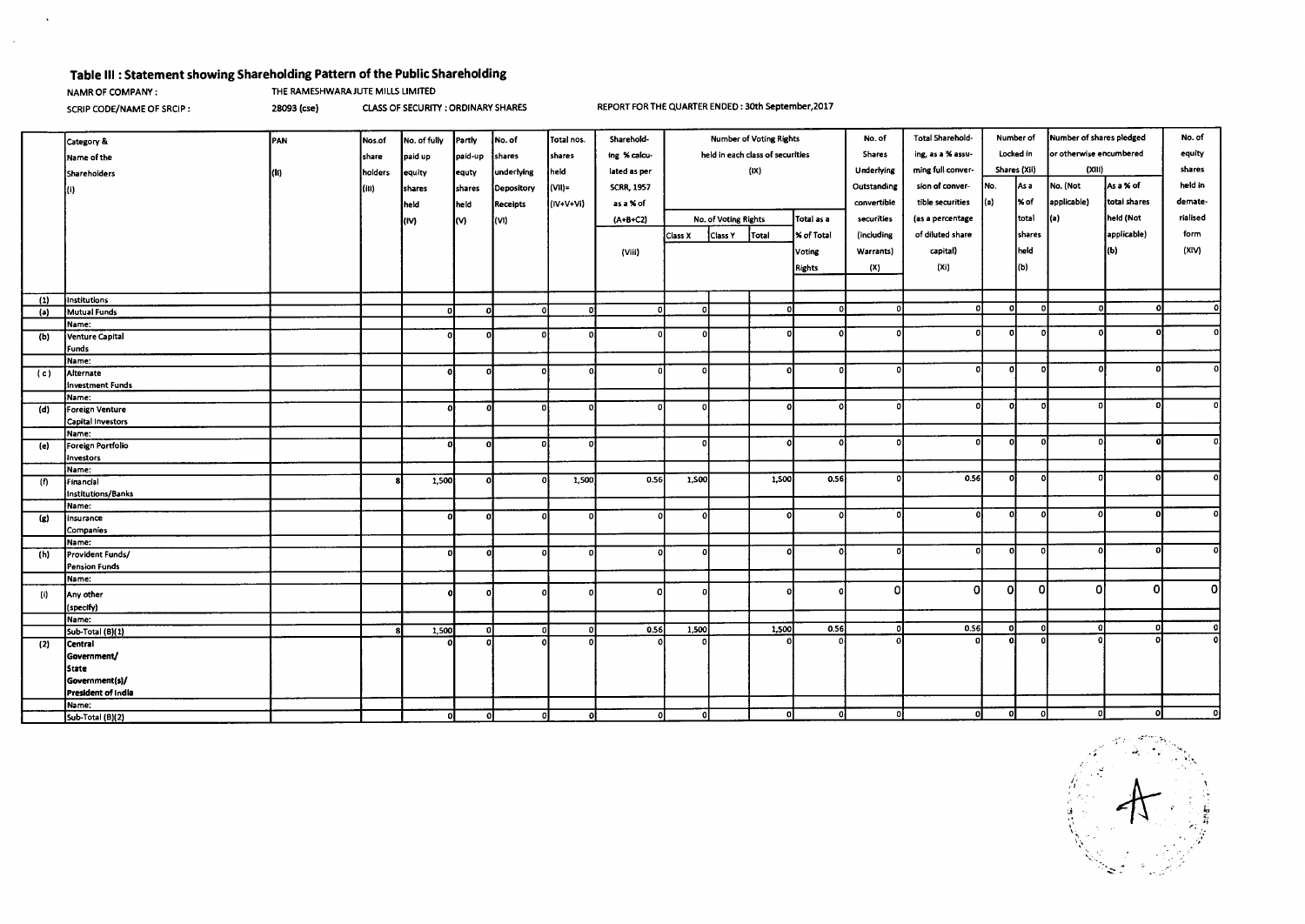| (3) | Non-institutions                                                                                                                                                                                                     |            |     |          |   |   |                      | 12.36                                                                                       | 32,889        |  | 32,889           | 12.36  |              | 12.36  |     | n        |          |   |
|-----|----------------------------------------------------------------------------------------------------------------------------------------------------------------------------------------------------------------------|------------|-----|----------|---|---|----------------------|---------------------------------------------------------------------------------------------|---------------|--|------------------|--------|--------------|--------|-----|----------|----------|---|
| (a) | Individuals-                                                                                                                                                                                                         |            | 190 | 32,889   |   |   | 32,889               |                                                                                             |               |  |                  |        |              |        |     |          |          |   |
|     | i.Individual                                                                                                                                                                                                         |            |     |          |   |   |                      |                                                                                             |               |  |                  |        |              |        |     |          |          |   |
|     | shareholders                                                                                                                                                                                                         |            |     |          |   |   |                      |                                                                                             |               |  |                  |        |              |        |     |          |          |   |
|     | holding nominal                                                                                                                                                                                                      |            |     |          |   |   |                      |                                                                                             |               |  |                  |        |              |        |     |          |          |   |
|     | share capital upto                                                                                                                                                                                                   |            |     |          |   |   |                      |                                                                                             |               |  |                  |        |              |        |     |          |          |   |
|     | Rs. 2 lakhs.                                                                                                                                                                                                         |            |     |          |   |   | 7,933                | 2.98                                                                                        | 7,933         |  | 7,933            | 2.98   |              | 2.98   |     |          |          |   |
|     | Alit Prakash Shah & Others                                                                                                                                                                                           | AANPS8249Q |     | 7,933    |   |   |                      |                                                                                             |               |  |                  |        |              |        |     |          |          |   |
|     | ii. Individual                                                                                                                                                                                                       |            |     |          |   |   |                      |                                                                                             |               |  |                  |        |              |        |     |          |          |   |
|     | shareholders                                                                                                                                                                                                         |            |     |          |   |   |                      |                                                                                             |               |  |                  |        |              |        |     |          |          |   |
|     | holding nominal                                                                                                                                                                                                      |            |     |          |   |   |                      |                                                                                             |               |  |                  |        |              |        |     |          |          |   |
|     | share capital in                                                                                                                                                                                                     |            |     |          |   |   |                      |                                                                                             |               |  |                  |        |              |        |     |          |          |   |
|     | excess of                                                                                                                                                                                                            |            |     |          |   |   |                      |                                                                                             |               |  |                  |        |              |        |     |          |          |   |
|     | Rs. 2 iakhs.                                                                                                                                                                                                         |            |     |          |   |   |                      |                                                                                             |               |  |                  |        |              |        |     |          |          |   |
|     | Name:                                                                                                                                                                                                                |            |     |          |   |   |                      |                                                                                             |               |  |                  |        | n            | ΩI     | Ω   |          | $\Omega$ | n |
| (b) | <b>NBFCs registered</b>                                                                                                                                                                                              |            |     |          |   |   |                      |                                                                                             |               |  |                  |        |              |        |     |          |          |   |
|     | with RBI                                                                                                                                                                                                             |            |     |          |   |   |                      |                                                                                             |               |  |                  |        |              |        |     |          |          |   |
|     | Name:                                                                                                                                                                                                                |            |     | n        | n |   | $\Omega$             |                                                                                             | n             |  |                  |        |              | ΩI     |     |          |          |   |
| O   | <b>Employee Trusts</b>                                                                                                                                                                                               |            |     |          |   |   |                      |                                                                                             |               |  |                  |        |              |        |     |          |          |   |
|     | Name:                                                                                                                                                                                                                |            |     |          |   |   |                      |                                                                                             |               |  |                  |        |              |        |     |          |          |   |
| (d) | Overseas                                                                                                                                                                                                             |            |     |          |   |   |                      |                                                                                             |               |  |                  |        |              |        |     |          |          |   |
|     | Depositories                                                                                                                                                                                                         |            |     |          |   |   |                      |                                                                                             |               |  |                  |        |              |        |     |          |          |   |
|     | (holding DRs)                                                                                                                                                                                                        |            |     |          |   |   |                      |                                                                                             |               |  |                  |        |              |        |     |          |          |   |
|     | (balancing figure)                                                                                                                                                                                                   |            |     |          |   |   |                      |                                                                                             |               |  |                  |        |              |        |     |          |          |   |
|     | Name:                                                                                                                                                                                                                |            |     |          |   |   |                      |                                                                                             |               |  |                  |        |              |        |     |          |          |   |
| (e) | Any other (specify)                                                                                                                                                                                                  |            |     |          |   |   |                      |                                                                                             |               |  |                  | 33.9   |              | 33.9   | n   |          |          |   |
|     | Other Bodies Corporate                                                                                                                                                                                               |            | 17  | 90,200   |   |   | 90,200               | 33.9                                                                                        | 90,200        |  | 90,200           | 4.38   |              | 4.38   |     |          |          |   |
|     | Umang Commercial Co. Pvt. Ltd.                                                                                                                                                                                       | AAACU3731B |     | 11,667   |   |   | 11,667               | 4.38                                                                                        | 11,667        |  | 11,667           | 7.73   |              | 7.73   |     |          |          |   |
|     | Gwalior Webbing Co. Pvt. Ltd.                                                                                                                                                                                        |            |     | 20,550   |   |   | 20,550               | 7.73                                                                                        | 20,550        |  | 20,550           | 7.19   |              | 7.19   |     |          |          |   |
|     | <b>Birla Corporation Limited</b>                                                                                                                                                                                     |            |     | 19,133   |   |   | 19,133               | 7.19                                                                                        | 19,133        |  | 19,133<br>33,250 | 12.5   | $\Omega$     | 12.5   | n   |          |          |   |
|     | Punjab Produce & Trading Co. Pvt. Ltd.                                                                                                                                                                               |            |     | 33,250   |   |   | 33,250               | 12.5                                                                                        | 33,250<br>100 |  | 100              | 0.04   | $\Omega$     | 0.04   | ΩI  |          |          |   |
| ii. | Non Resident Indian                                                                                                                                                                                                  |            |     | 100      |   |   | 100                  | 0.04<br>46.30                                                                               | 1,23,189      |  | 1,23,189         | 46.30  | n            | 46.30  | nl  | c        |          |   |
|     | Sub-Total (B)(3)                                                                                                                                                                                                     |            | 208 | 1,23,189 |   |   | 1,23,189             | 46.86                                                                                       | 1,24,689      |  | 1,24,689         | 46.86  | $\mathbf{0}$ | 46.86  | n   |          | n        |   |
|     | Total Public Shareholding (B)= (B)(1)+(B)(2)+(B)(3)                                                                                                                                                                  |            | 216 | 1,24,689 |   | Λ | 1,24,689<br>2,66,056 | 100.00                                                                                      | 2,66,056      |  | 2,66,056         | 100.00 | $\Omega$     | 100.00 | .oI | $\Omega$ |          |   |
|     | Total (A+B)                                                                                                                                                                                                          |            | 226 | 2,66,056 |   |   |                      |                                                                                             |               |  |                  |        |              |        |     |          |          |   |
|     | Details of Shareholders acting as persons in Concert including their Shareholding (No. and %)                                                                                                                        |            |     |          |   |   |                      |                                                                                             |               |  |                  |        |              |        |     |          |          |   |
|     |                                                                                                                                                                                                                      |            |     |          |   |   |                      |                                                                                             |               |  |                  |        |              |        |     |          |          |   |
|     | Details of Shares which remain unclaimed may be given here along with details suich as number of shareholders, outstanding shares held in demat/unclaimed suspense account, voting rights which are frozen etc. N.A. |            |     |          |   |   |                      |                                                                                             |               |  |                  |        |              |        |     |          |          |   |
|     | Note:                                                                                                                                                                                                                |            |     |          |   |   |                      |                                                                                             |               |  |                  |        |              |        |     |          |          |   |
|     | (1) PAN would not be displayed on webhsite of Stock Exchange(s).                                                                                                                                                     |            |     |          |   |   |                      |                                                                                             |               |  |                  |        |              |        |     |          |          |   |
|     | (2) The above format needs to be disclosed along with the name of following persons; Institutions / Non Institutions holding more than 1% of total number of shares.                                                 |            |     |          |   |   |                      | to the contract of the contract of the development of an individual last contract detection |               |  |                  |        |              |        |     |          |          |   |

(3) W.r.t. the information pertaining to Depository Receipts, the same may be disclosed in the respective columns to the extent information available and the balance to be disclosed as held by custodia

 $\sim$   $\sim$